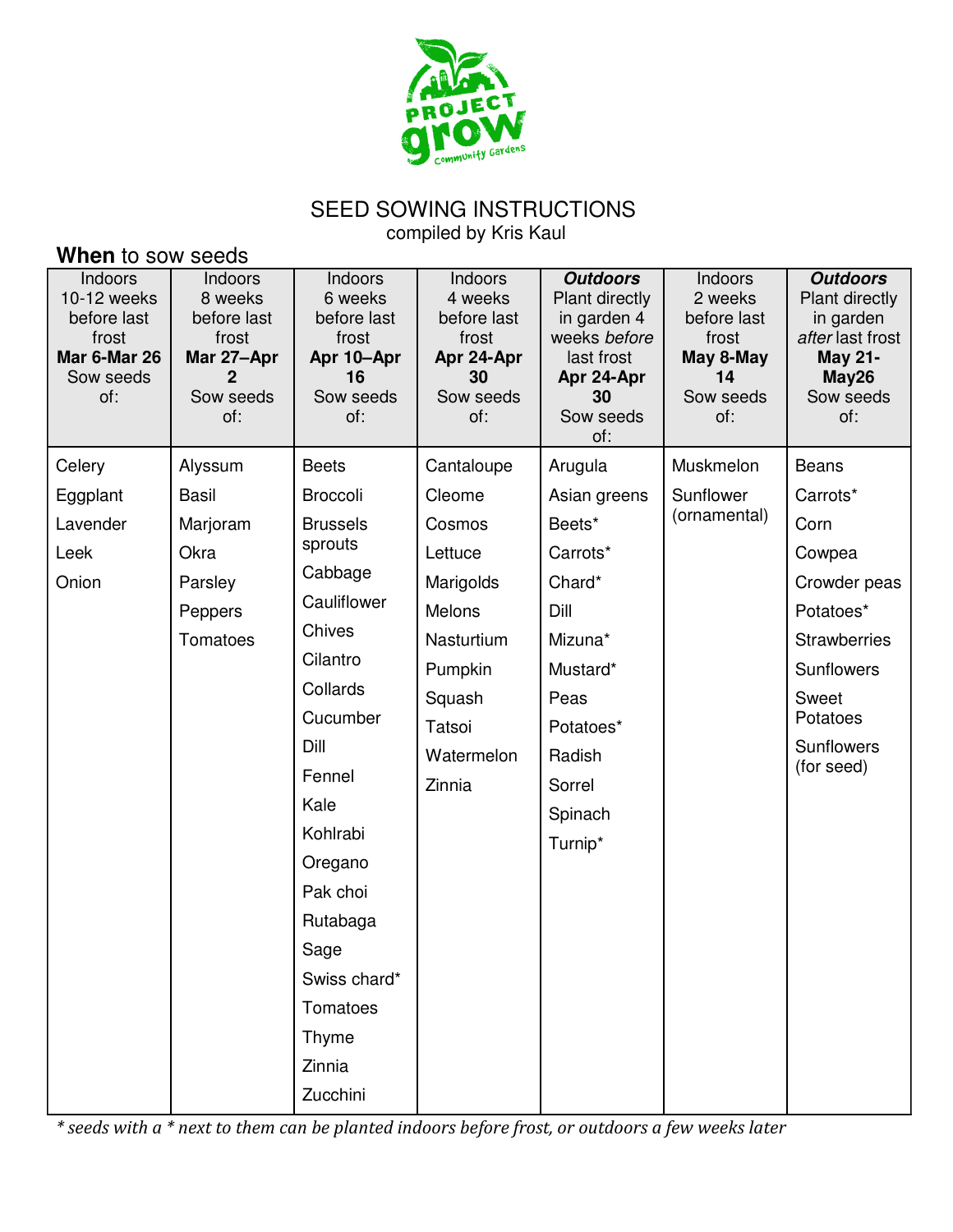What to do -

- **First, check which seeds get sown when**
	- $\circ$  Seeds are sown at different times: 8, 6, 4, and 2 weeks before the last expected frost date of May 21<sup>st</sup>. Some seeds will be sown directly in the gardens, either in late April or after the last frost (beans, corn, and sunflowers, for example).
	- $\circ$  Check the seed table on the next pages to see which seeds you are going to sow now (8) weeks before frost).
	- $\circ$  Two weeks from now, you'll sow the 6-weeks-before-frost seeds indoors, and two weeks later, the 4-weeks-before frost seeds, and so on.

#### • **Sow the seeds**

- $\circ$  Pour 6-10 cups of water into the flats and let soil soak up the water from the bottom (soil should be moist on top)
- o Depending on how deep the seed gets sown, gently poke small depressions in the soil in the center of each cell with a pencil or your finger.
- $\circ$  Carefully drop a seed into the depression. For small seeds you may put 1-2 seeds in each depression. Cover with dirt making sure seeds are not buried too deep.
- $\circ$  Seeds that are sown very shallow (1/8") can just be sown on top of the dirt and pressed in gently.
- o Cover each flat with Saran wrap. This keeps in the moisture until the seeds sprout.
- o Remove the Saran wrap as soon as seeds have sprouted!

### • **Set up the lighting station:**

- o Place the bricks on top of a couple books about 4 feet apart.
- $\circ$  Place the two shoplights on top of the bricks (*not* the books bricks can't burn)
- $\circ$  Place the flats under the lights. Adjust the height of the lights so they are 3-4 inches above the flats (and never let the lights touch the leaves or the Saran wrap!)
- $\circ$  As the transplants grow, add more books beneath the bricks so the lights stay 3-4 inches above the leaves. **Check the height every time you water.**

#### • **Watering**

- $\circ$  Soil should never dry out or be crusty on top, nor should it feel wet or soggy.
- o **Water plants about every other day after they've sprouted**.
- $\circ$  To water, mix 1-teaspoon fertilizer into 4 cups of water and pour into the bottom of the flat. Pouring water on top of the transplants may make them fall over.

#### • **Light**

- o **Turn the lights on when you get up, and off when you go to bed**. Transplants need 14- 16 hours of light per day. Don't put the transplants in a sunny windowsill as the sun may dry them out.
- $\circ$  Keep transplants away from cold drafts

## • **Support**

- o We will be calling all seed-starters about **every two weeks** to check on your transplants and remind you of the next seed sowing date
- $\circ$  Call or email Kris (734-644-1520, kriskaul@yahoo.com) or Paul (734-846-1876, pburger8@gmail.com) with **any questions**
- $\circ$  Please let us know right away if any transplants die we'll need to sow new seeds as backup.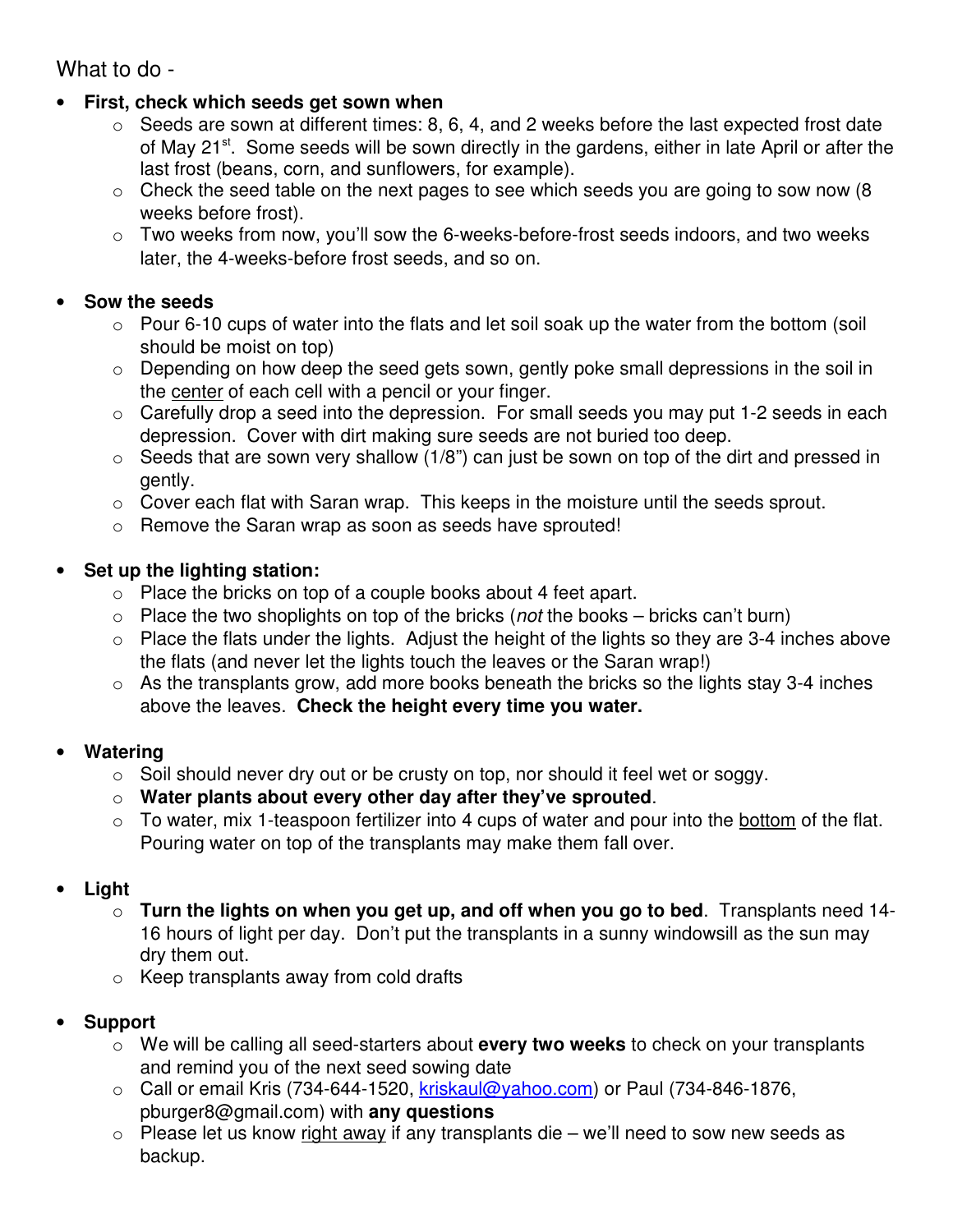# **How** to sow seeds

| <b>SEED</b>                | Seed<br>depth | Large or<br>small cell<br>to sow<br>in? | How<br>many<br>days till<br>it should<br>sprout? | How<br>many<br>days<br>after<br>sprouting<br>till<br>harvest? | Planting info for week of May 21 <sup>st</sup>                                                                                                                                                                                                                          |
|----------------------------|---------------|-----------------------------------------|--------------------------------------------------|---------------------------------------------------------------|-------------------------------------------------------------------------------------------------------------------------------------------------------------------------------------------------------------------------------------------------------------------------|
| Arugula                    | 1/4"          | outdoors                                | $7 - 14$                                         | $21 - 40$                                                     | Can be sown outdoors in April, 4" apart, or<br>indoors in late March. Likes cool<br>temperatures.                                                                                                                                                                       |
| <b>Basil</b>               | 1/4"          | S                                       | $6 - 12$                                         | 65                                                            | Plant 1 foot apart                                                                                                                                                                                                                                                      |
| <b>Beans</b>               | 1"            | S                                       | $7 - 10$                                         | 55-95                                                         | Sow outdoors after last frost, 2" apart in two<br>lines. Place a trellis between the lines.                                                                                                                                                                             |
| <b>Beets</b>               | $1/4 - 1/2"$  | S                                       | $5 - 10$                                         | 45-60                                                         | Plant 9 transplants per square foot (3" apart).<br>Both the greens and the round root can be<br>eaten raw or cooked.                                                                                                                                                    |
| <b>Broccoli</b>            | $1/4 - 1/2"$  | S                                       | $3 - 15$                                         | 45-85                                                         | Plant 1 foot apart in garden after last frost.<br>Plant in a sunny spot. Harvest the main head<br>before the flowers turn yellow. The plant will<br>then grow smaller side heads. Leaves can be<br>eaten like collard greens.                                           |
| <b>Brussels</b><br>sprouts | 1/4"          | S                                       | $10 - 15$                                        | 85                                                            | Plant 1 foot apart in garden after last frost.<br>Start harvesting sprouts as they ripen or wait<br>and harvest entire plant in fall. Leaves can be<br>eaten like collard greens.                                                                                       |
| Cabbage                    | $1/4 - 1/2"$  | S                                       | $4 - 14$                                         | 65                                                            | Plant 1 foot apart in garden after last frost                                                                                                                                                                                                                           |
| <b>Carrots</b>             | $1/4 - 1/2"$  | outdoors                                | $14 - 21$                                        | 65                                                            | Plant 16 seeds per square foot. Can sow<br>every few weeks for longer harvest period.                                                                                                                                                                                   |
| <b>Cauliflower</b>         | $1/4 - 1/2"$  | S                                       | $3 - 8$                                          | 70                                                            | Plant 1 foot apart in garden after last frost.<br>Cover developing head with leaves for whitest<br>head. Leaves can be eaten like collard greens.                                                                                                                       |
| <b>Chard</b>               | 1/2"          | S                                       | 10                                               | 40-60                                                         | Plant 4" apart in garden after last frost. Can<br>start picking leaves when fairly small.                                                                                                                                                                               |
| <b>Chives</b>              | 1/4"          | S                                       | $10-20$                                          | 90                                                            | Plant 1 foot apart in garden after last frost. Do<br>not remove in fall; is perennial.                                                                                                                                                                                  |
| <b>Cilantro</b>            | 1/4"          | S                                       | $15-20$                                          | 65                                                            | Plant 1 foot apart in garden after last frost.<br>Pick leaves often and remove flower buds.                                                                                                                                                                             |
| <b>Collards</b>            | 1/4"          | S                                       | $10 - 14$                                        | 65                                                            | Plant 1 foot apart in garden after last frost.<br>Pick leaves as you need them.                                                                                                                                                                                         |
| Corn                       | $1 - 2"$      | outdoors                                | $4 - 12$                                         | 73                                                            | Soak seeds in water overnight. Sow seeds in<br>garden 1 week after last frost, in at least a 2<br>foot by 2 foot block, 6" apart. Shake tassels<br>gently to pollinate. Harvest when the silks are<br>dried and there are kernels all the way to the<br>top of the ear. |
| <b>Cucumber</b>            | $1/2 - 3/4"$  | S                                       | $4 - 12$                                         | 60-65                                                         | Plant four plants 1 foot apart in two rows on<br>either side of a trellis. Prevent powdery                                                                                                                                                                              |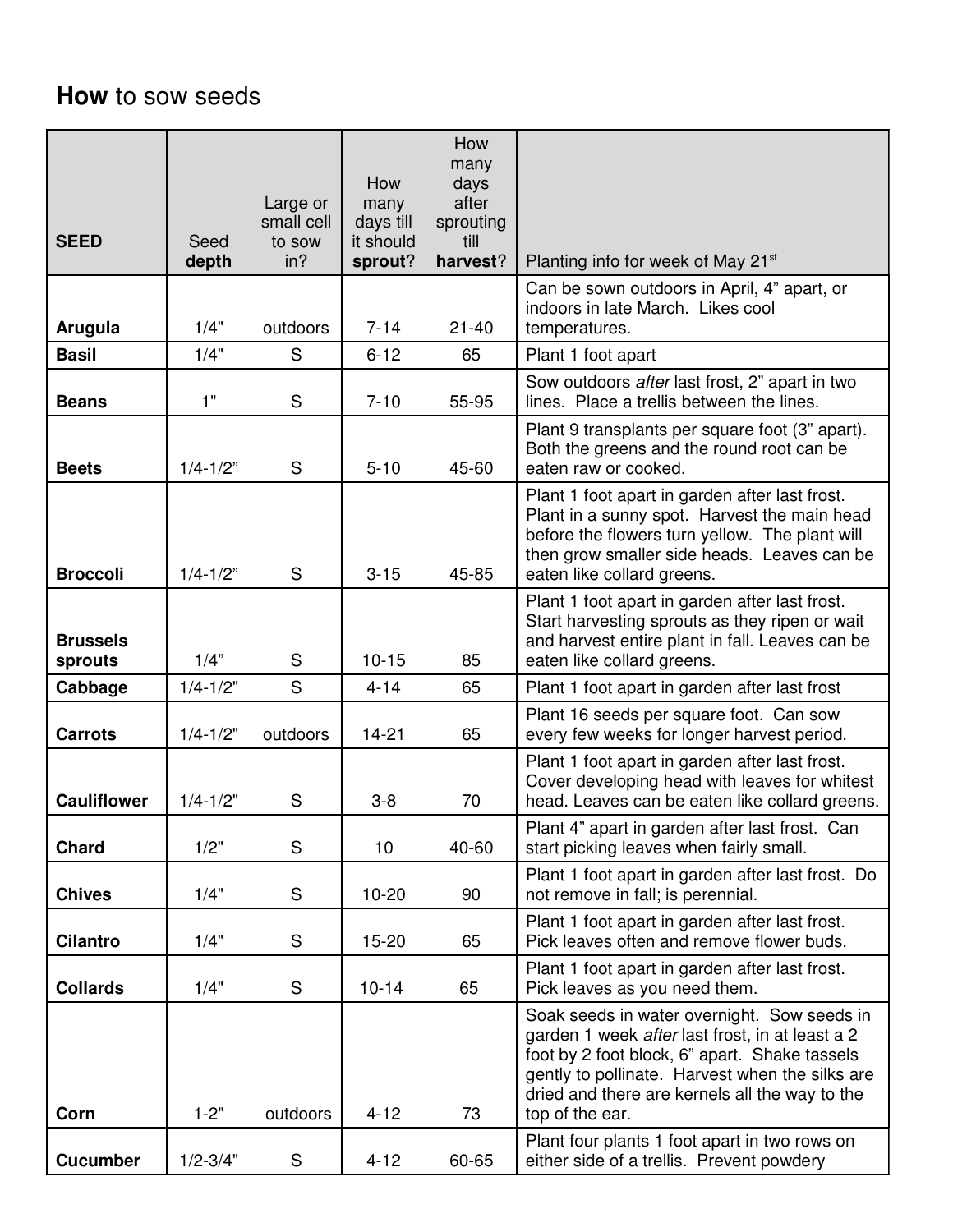|                   |              |          |           |           | mildew: water the soil not the leaves, don't let<br>water or soil splash up onto the underside of<br>leaves, and never work in garden when it's                                                                                                                                                                                                                          |
|-------------------|--------------|----------|-----------|-----------|--------------------------------------------------------------------------------------------------------------------------------------------------------------------------------------------------------------------------------------------------------------------------------------------------------------------------------------------------------------------------|
|                   |              |          |           |           | wet. Dust leaves lightly with baking soda once<br>a week. Only plant disease-resistant varieties.                                                                                                                                                                                                                                                                        |
| <b>Dill</b>       | 1/4"         | S        | $7 - 21$  | 45-55     | Plant 1 foot apart in garden after last frost.<br>Pick the leaves for salads, soups, and fish. In<br>fall, save the seeds to grow and for seasoning.                                                                                                                                                                                                                     |
| Eggplant          | 1/4"         | L        | $7 - 14$  | 65-75     | Plant 1 foot apart in garden after last frost.<br>Eggplants do not like cold weather. Harvest<br>after fruits reach 4-6". Note: tomato, potato,<br>pepper, and eggplant leaves are toxic.                                                                                                                                                                                |
| <b>Fennel</b>     | 1/4"         | S        | $7 - 10$  | 65-100    | Plant 1 foot apart in garden after last frost.<br>Fennel is very closely related to Dill.                                                                                                                                                                                                                                                                                |
| <b>Kale</b>       | 1/4"         | S        | $3 - 8$   | $30 - 60$ | Plant 1 foot apart in garden after last frost.<br>Cook like collards or cut finely for salads.<br>Cover with much in fall and it may overwinter.                                                                                                                                                                                                                         |
| <b>Kohlrabi</b>   | 1/4"         | S        | $3 - 15$  | 30-60     | Plant transplants 1 foot apart in garden after<br>last frost. Excellent greens, and bulb is good<br>sliced and cooked in a light lemon broth.                                                                                                                                                                                                                            |
| <b>Leek</b>       | 1/8"         | S        | $7 - 21$  | 100       | Needs light to germinate. Sow 10-12 weeks<br>before frost. Plant 4-6" apart.                                                                                                                                                                                                                                                                                             |
| Lettuce           | 1/8"         | S        | $5 - 10$  | 30-60     | Plant 4 transplants per square foot, or seed<br>directly 2" apart. Leaf lettuces are ready to<br>harvest before head lettuces. Once lettuce<br>"bolts" (grows flower stalks) the leaves will<br>become bitter.                                                                                                                                                           |
| Marigold          | 1/8"         | S        | $4 - 7$   |           | Plant 1 transplant per square foot. Roots<br>exude a chemical that repels nematodes.                                                                                                                                                                                                                                                                                     |
| <b>Marjoram</b>   | 1/8"         | S        | $7 - 10$  | 70        | Plant 1 transplant per 2 square feet. Do not<br>remove in Fall; is perennial.                                                                                                                                                                                                                                                                                            |
| <b>Melons</b>     | $1/2 - 1"$   | L        | $10 - 20$ | 70-100    | Plant 1 transplant per 4 square feet. Melons<br>can be grown on a trellis or allowed to weave<br>through the other plants in the garden.<br>Prevent powdery mildew: water the soil not the<br>leaves, don't let water or soil splash up onto<br>the underside of leaves, and never work in<br>garden when it's wet. Dust leaves lightly with<br>baking soda once a week. |
| <b>Nasturtium</b> | 1"           | outdoors | $7 - 14$  | 55-65     | Soak seeds in water overnight. Sow seeds in<br>garden 2 weeks before last frost.                                                                                                                                                                                                                                                                                         |
| Onion             | $1/8 - 1/4"$ | S        | $4 - 14$  | 65        | Onions can be grown from seed or from slips<br>(small plants). Onion seeds should be sown<br>10-12 weeks before last frost.                                                                                                                                                                                                                                              |
| Oregano           | $1/8 - 1/4"$ | S        | $7 - 14$  | 80-90     | Plant 1 transplant per 2 square feet. Do not<br>remove in fall; is perennial. Pick leaves as<br>needed for pasta sauce, meats, dressings.                                                                                                                                                                                                                                |
| <b>Pac Choi</b>   | 1/8"         | S        | $3 - 8$   | 45-60     | Plant 1 transplant per square foot. Can be<br>harvested after reaches 6". Do not let it bolt<br>(grow flower stalks) or leaves will be bitter.                                                                                                                                                                                                                           |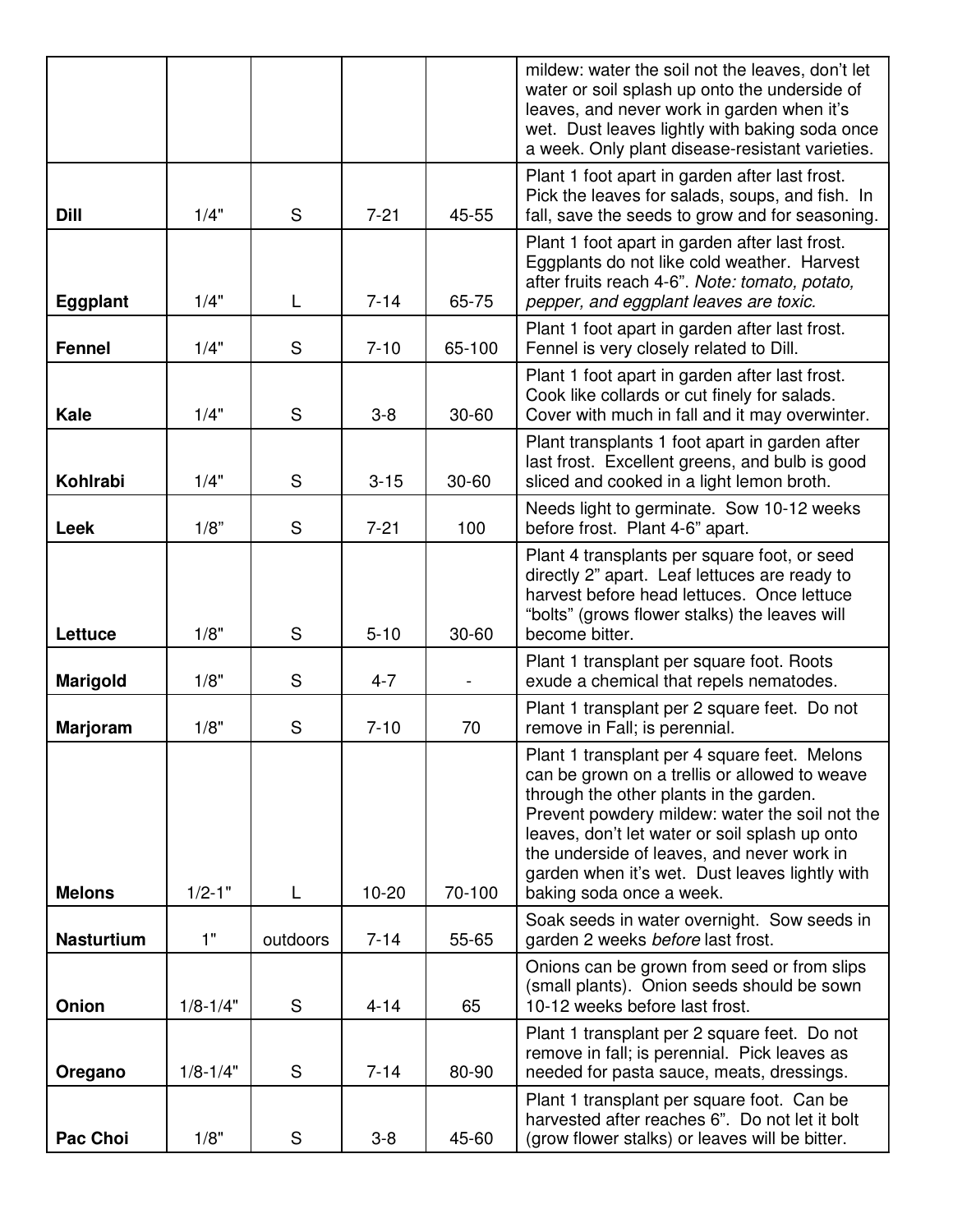| <b>Parsley</b>    | 1/4"         | S        | 14-28     | 75     | Plant 1 transplant per square foot. Parsley<br>sometimes overwinters.                                                                                                                                                                                                                                                                                                                                          |
|-------------------|--------------|----------|-----------|--------|----------------------------------------------------------------------------------------------------------------------------------------------------------------------------------------------------------------------------------------------------------------------------------------------------------------------------------------------------------------------------------------------------------------|
| Pea               | 2"           | outdoors | $6 - 14$  | 58     | Plant 8 seeds in a line 2" apart in front of a<br>trellis.                                                                                                                                                                                                                                                                                                                                                     |
| <b>Pepper</b>     | 1/4"         | L        | $8 - 12$  | 70-78  | Plant 1 transplant per square foot. Peppers<br>can be harvested anytime from the green<br>stage to the red stage. Note: tomato, potato,<br>pepper, and eggplant leaves are toxic.                                                                                                                                                                                                                              |
| <b>Potatoes</b>   | $1 - 2"$     | outdoors |           |        | Plant 4 potatoes per 4 square feet. Keep<br>stems from flopping onto other plants by<br>loosely encircling them with twine when large<br>enough. Potatoes are ready to harvest once<br>stems have turned yellow and withered. Do<br>not eat any part of a potato that has turned<br>green; this means it was exposed to light and<br>is toxic. Note: tomato, potato, pepper, and<br>eggplant leaves are toxic. |
| <b>Pumpkin</b>    | 1/2"         | L        | $7 - 14$  | 80-100 | Plant 1 transplant per 4 square feet. Small<br>pumpkins can be trellised or allowed to weave<br>through other plants. Prevent powdery mildew:<br>water the soil not the leaves, don't let water or<br>soil splash up onto the underside of leaves,<br>and never work in garden when it's wet. Dust<br>leaves lightly with baking soda once a week.<br>Only plant disease-resistant varieties.                  |
| Radish            | 1/4"         | outdoors | $3 - 12$  | 25     | Plant 4 seeds per square foot. Radishes grow<br>very fast and can be sown at any time. They<br>can also be used to keep flea beetles from<br>attacking other cabbage family crops.                                                                                                                                                                                                                             |
| Rosemary          | $1/8 - 1/4"$ | S        | $21 - 90$ | P      | Cover seeds with newspaper to exclude light<br>until it sprouts. Plant 1 transplant per square<br>foot. Use in sauces, meats, and soups.<br>Transfer to a pot and grow indoors on a cool<br>windowsill once frost arrives in Fall.                                                                                                                                                                             |
| <b>Sage</b>       | 1/4"         | S        | 15        | 90     | Plant 1 transplant per square foot. Pick leaves<br>as needed. Leaves can be dried in Fall for<br>winter use.                                                                                                                                                                                                                                                                                                   |
| <b>Sorrell</b>    | 1/8"         | outdoors |           |        | Sow 4 seeds per square foot. The lemony<br>leaves are great in salads and soups.                                                                                                                                                                                                                                                                                                                               |
| Spinach           | 1/4"         | S        | $7 - 14$  | 42     | Sow 4 seeds or plant 4 transplants per square<br>foot. Spinach grows best in Spring and Fall.<br>In Summer, grow New Zealand spinach (not a<br>true spinach) instead.                                                                                                                                                                                                                                          |
| Squash,<br>summer | $1/2 - 1"$   | L        | $7 - 14$  | 50     | Plant 1 transplant per 6 square feet<br>Prevent powdery mildew: water the soil not the<br>leaves, don't let water or soil splash up onto<br>the underside of leaves, and never work in<br>garden when it's wet. Dust leaves lightly with<br>baking soda once a week. Only plant disease-<br>resistant varieties                                                                                                |
| Squash,<br>winter | $1/2 - 1"$   | L        | $7 - 14$  | 105    | Plant 1 transplant per 9 square feet<br>Prevent powdery mildew: water the soil not the                                                                                                                                                                                                                                                                                                                         |